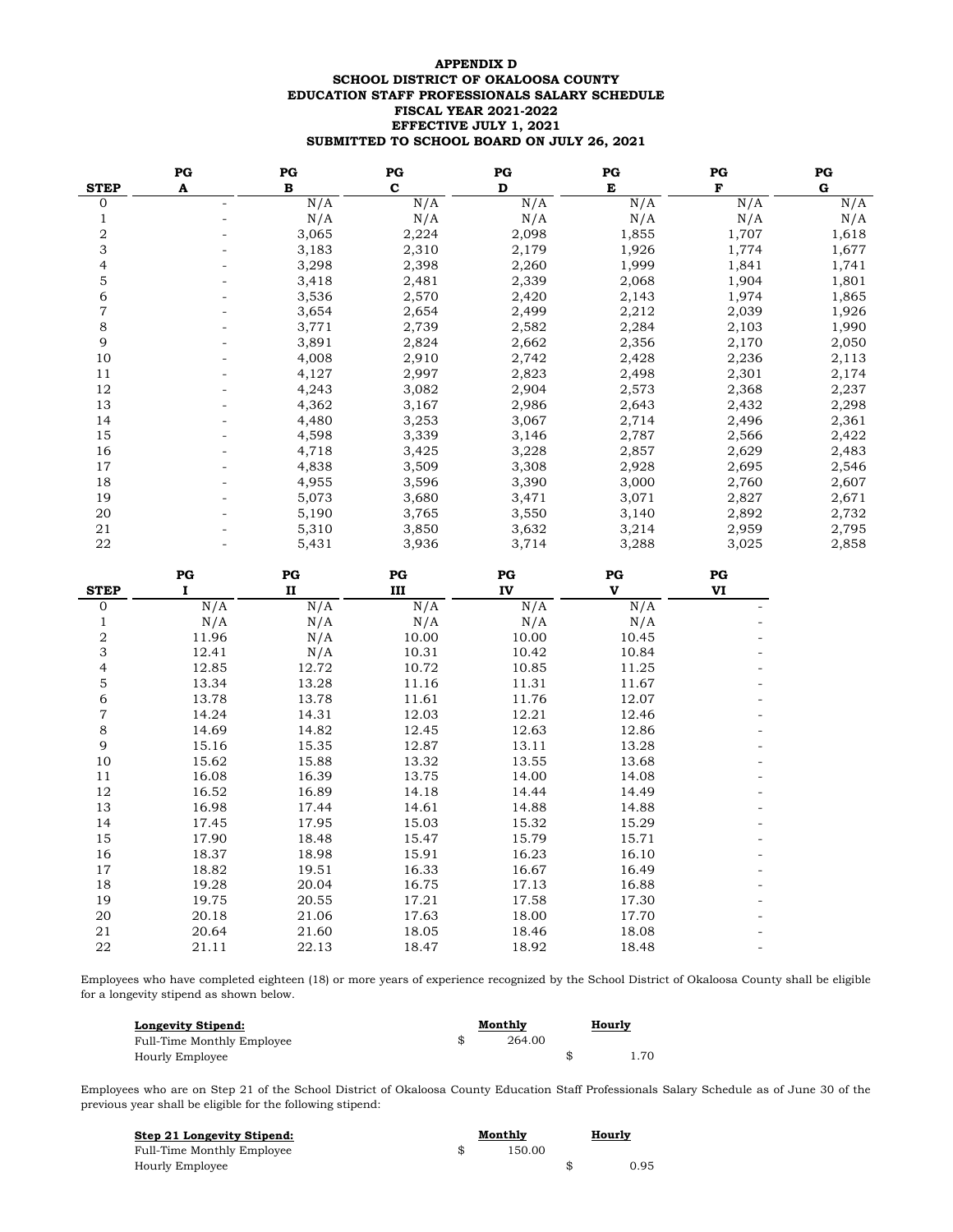# **APPENDIX D SCHOOL DISTRICT OF OKALOOSA COUNTY EDUCATION STAFF PROFESSIONALS SALARY SCHEDULE FISCAL YEAR 2021-2022 EFFECTIVE JULY 1, 2021 SUBMITTED TO SCHOOL BOARD ON JULY 26, 2021**

|             | <b>Years of</b>             | Placement<br><b>Chart</b> |             | <b>Years of</b>             | Placement<br><b>Chart</b> |
|-------------|-----------------------------|---------------------------|-------------|-----------------------------|---------------------------|
| <b>Step</b> | <b>Experience</b>           | A                         | <b>Step</b> | Experience                  | B                         |
|             |                             |                           |             |                             |                           |
|             | <b>No Longer Applicable</b> |                           |             | <b>No Longer Applicable</b> |                           |
|             | See Pay Grade D             |                           |             | See Pay Grade I             |                           |
|             |                             |                           |             |                             |                           |
|             |                             |                           |             |                             |                           |
|             |                             |                           |             |                             |                           |
|             |                             |                           |             |                             |                           |
|             |                             |                           |             |                             |                           |
|             |                             |                           |             |                             |                           |
|             |                             |                           |             |                             |                           |
|             |                             |                           |             |                             |                           |

Employees who have completed eighteen (18) or more years of experience recognized by the School District of Okaloosa County shall be eligible for a longetivity stipend as shown below.

| <b>Longetivity Stipend</b> |  | Monthly |  | <u>Hourly</u> |
|----------------------------|--|---------|--|---------------|
| Full-Time Monthly Employee |  | 264.00  |  |               |
| Hourly Employee            |  |         |  | .70           |

Employees who are on Step 21 of the School District of Okaloosa County Education Staff Professionals Salary Schedule as of June 30 of the previous year shall be eligible for the following stipend:

| Step 21 Longevity Stipend: | Monthly | Hourly |  |      |
|----------------------------|---------|--------|--|------|
| Full-Time Monthly Employee |         | 150.00 |  |      |
| Hourly Employee            |         |        |  | 0.95 |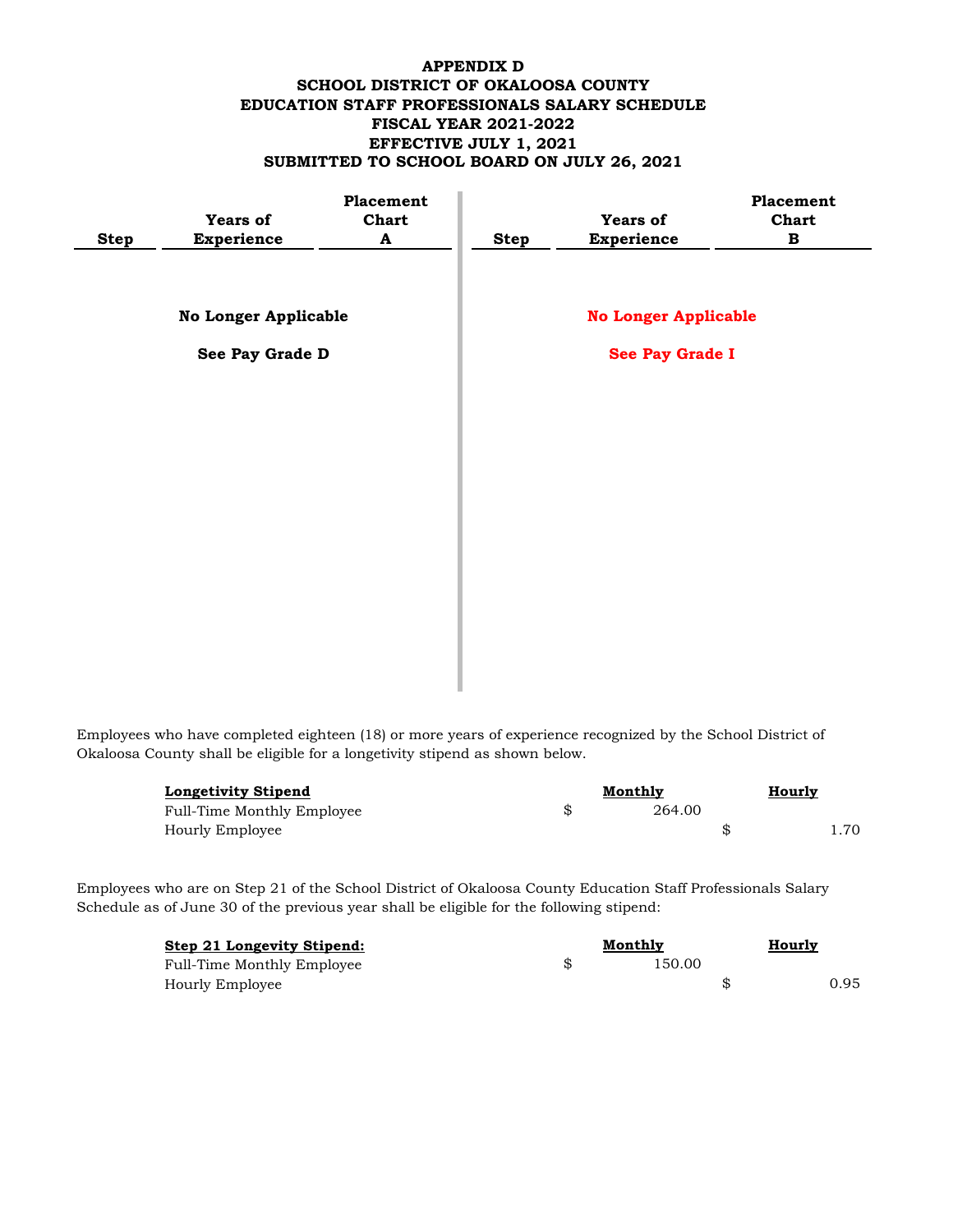## **APPENDIX E SCHOOL DISTRICT OF OKALOOSA COUNTY EDUCATION STAFF PROFESSIONALS JOB CODE PAY GRADE ASSIGNMENT SUBMITTED TO SCHOOL BOARD ON JULY 26, 2021**

### PAYGRADE B PAYGRADE F

Accountant Air Condition & Refrigeration II Buyer Carpenter II Data Systems Tech I District Level Clerk Insurance Ombudsman Confidential Program Analyst Mechanic II Student Service Worker Plumber II Support Employees Analyst **Principal Printing Press Operator** Printing Press Operator System Support Analyst School Level Clerk Title Resource Liaison Stadium Personnel

### PAYGRADE C

Assistant Route Coordinator CDL Trainer/Safety Monitor Delivery Personnel Data Systems Technician II Educational Interpreter - ESE (Sign Language) Lead Custodian (Hired 7/1/11 or Later)<br>Educational Interpreter - ESL (Language) Reproduction Clerk Educational Interpreter - ESL (Language) Financial Aid Technician School Custodian II (10 months-Full Time) Human Resource Analyst School Custodian II (12 months-Full Time)<br>Leaderman Site Based Technician II Payroll Clerk Retirement Analyst Risk Management Analyst System Support Analyst II PAYGRADE I

Air Condition & Refrigeration I Paraprofessional Bookkeeper **Pre-Kindergarten Paraprofessional** Carpenter I Safety Assistant Child Development Associate Vo-Tech Paraprofessional Day Care Coordinator Delivery Personnel - School Food Service District Level Secretary - 10 Months PAYGRADE II District Level Secretary - 12 Months Electrician I Bus Driver - 9 months ESE Job Coach Lead Custodian (Hired Before 7/1/11) Former Head Custodian (Hired Before 7/1/11) PAYGRADE III Heavy Equipment Operator Locksmith Bus Monitor Mechanic I Laborer - Hourly Plant Operator Lunchroom Monitor - 9 months School Secretary - 10 Months School Secretary - 12 Months Site Based Technician PAYGRADE IV Warehouse/Grounds Personnel Welder I Assistant Lunchroom Manager

### PAYGRADE E

Computer Operator II PAYGRADE V Property Clerk Day Care Worker

Certification Analyst District Custodian I (12 months-Full Time) ESE Parent Liaison Electrical Equipment & Cabling Installer Welder II

# PAYGRADE G

District Custodian II (12 months-Full Time)<br>Grounds II Personnel Site Based Technician II<br>Truck Driver

**Special Placement Chart B** PAYGRADE D ESE Paraprofessional Media Assistant

**Transportation Assistant** 

Food Service Worker Hourly - 189 Days Food Service Worker Hourly - 191 Days

School Custodian - 9, 10, 12 months hourly